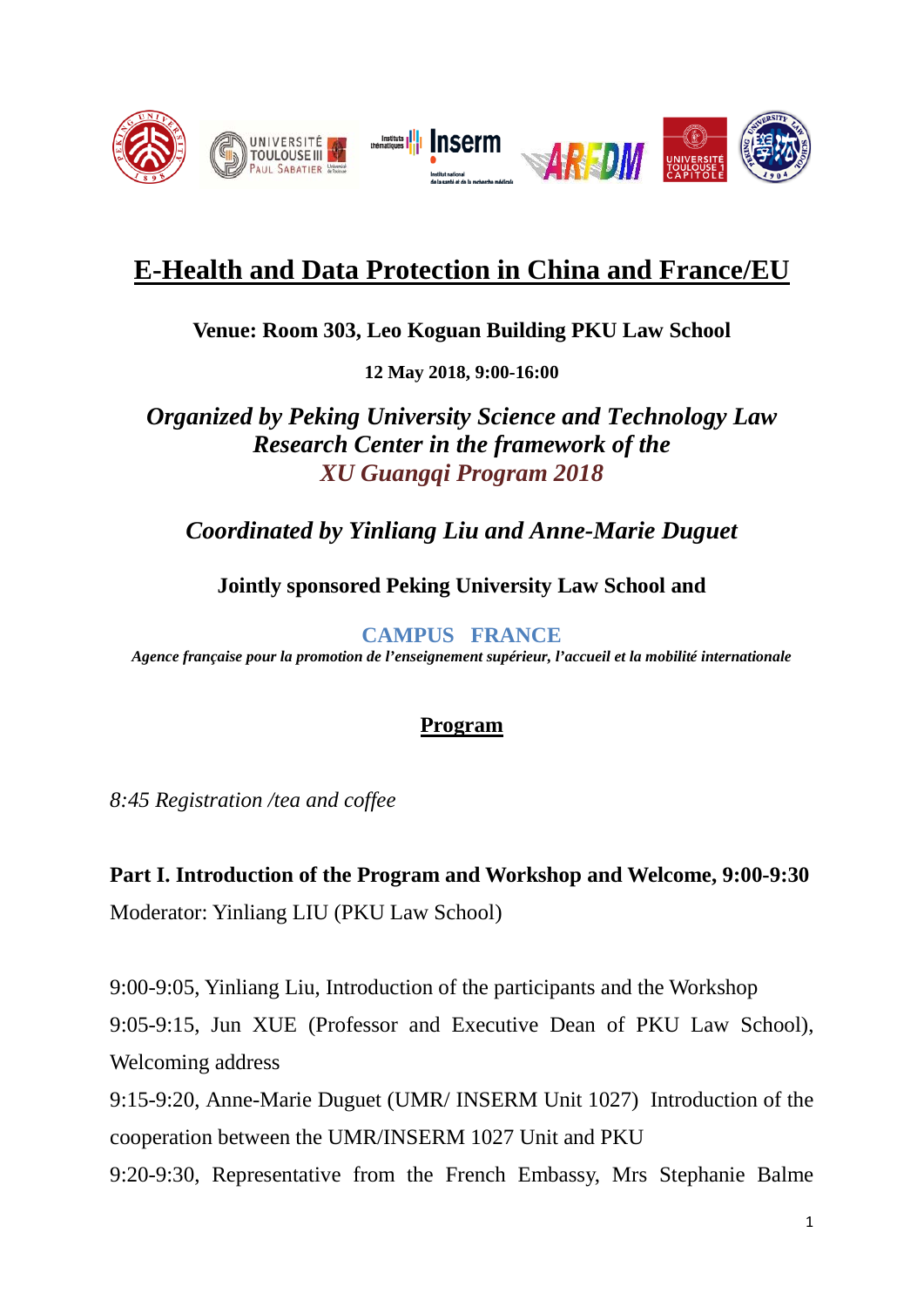Attachée de cooperation Universitaire and Ms. Chen By Ang Chargée de mission Universitaire et scientifique: Introduction to the Xu Guangqi Program and other cooperations in the field of humanities and law

**Part II. Ethical Protection of E-Health Data: General Review, 9:30-10:30** Moderator: Yinliang Liu (PKU Law School)

9:30-10:00, Anne-Marie Duguet (UMR/INSERM Unit 1027) & Tao WU (Xi'An Medical University), Brief introduction to data protection in France and Europe 10:00-10:30, Yali Cong (PKU Biothics Center), Ethical challenge of big medical data in research and practice in China

*10:30-10:40, Coffee/tea break*

## **Part III. Ethical Protection of E-Health Data in China and France/EU, 10:40-12:00**

Moderator: Yali Cong (PKU Bioethics Center)

10:40-11:05, Xiaojie Li (PKU Institute for Medical Humanities), Medical databases and their ethical regulation in China 11:05-11:30, Julien Duguet ((UMR/ INSERM Unit 1027): How e-Heath monitoring devices can influence elder's frailty and perceived vulnerability? 11:30-11:55 Haihong Zhang (PKU Bioethics Center), Heading to the responsible using of data: what we can do at institutional level? 11:55-12:00, Questions and comments

*12:00-13:30, Lunch time*